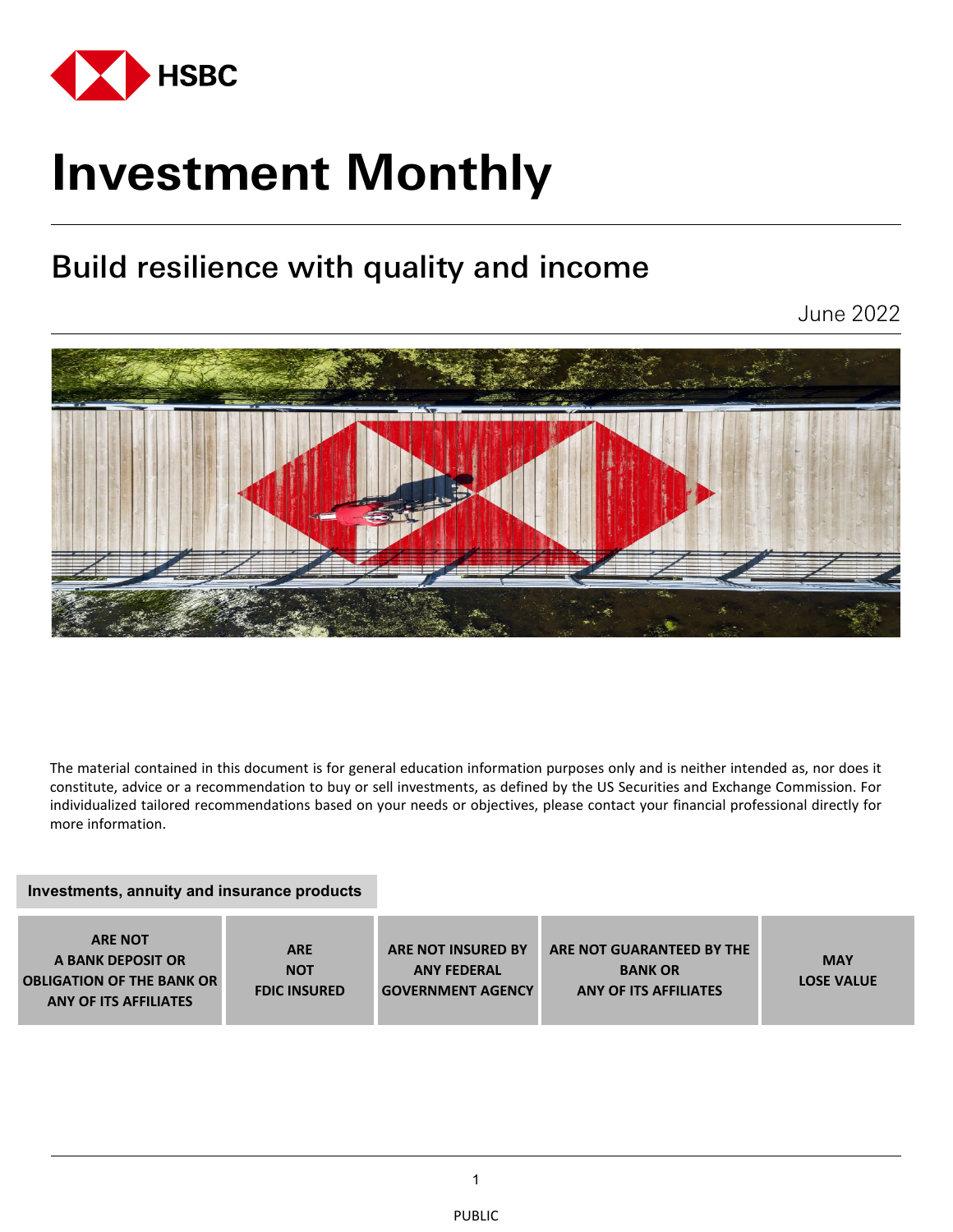

# **Investment Monthly**

# Build resilience with quality and income

June 2022



#### **Key takeaways**

- Growth is slowing but remains resilient in the US and ASEAN. We don't expect a global recession this year and remain Neutral on equities. We upgrade HK stocks to Overweight but downgrade European Consumer discretionary and Financials, while upgrading Consumer staples globally to add resilience.
	- The US Federal Reserve's May meeting has lowered expectations on more aggressive rate hikes. We see value in short-dated corporate, EM hard currency and quality highyield bonds. Rising real yields favour value and high dividend stocks.



Xian Chan Chief Investment Officer, Wealth Management, HSBC



Lucia Ku Head of Wealth Insights HSBC Wealth and Personal Banking

 We downgrade Taiwan equities and Asian Technology due to the headwinds in the smartphone and semiconductor space. A balanced approach which captures the strengths of both value and growth stocks, with a focus on quality, is preferred.

| Asset class                              | 6-month view | Comment                                                                                                                                                                    |
|------------------------------------------|--------------|----------------------------------------------------------------------------------------------------------------------------------------------------------------------------|
| Global equities                          |              | The global momentum is slowing, but the earnings season has shown that many quality companies still<br>manage to achieve solid profit growth despite the macro challenges. |
| Government bonds                         |              | Although yields have risen, we see better opportunities for returns elsewhere.                                                                                             |
| Investment grade (IG)<br>corporate bonds |              | Investment grade bonds are key for portfolio diversification and could add resilience to portfolio. Yields<br>are now more attractive.                                     |
| High yield (HY) corporate<br>bonds       |              | Short-dated bonds have already priced in many rate hikes and we focus on quality within the HY universe.                                                                   |
| Gold                                     |              | Despite geopolitics and heightened uncertainty, rising real rates and strong dollar are headwinds for gold.                                                                |

"Overweight" implies a positive tilt towards the asset class, within the context of a well-diversified, typically multi-asset portfolio.

"Underweight" implies a negative tilt towards the asset class, within the context of a well-diversified, typically multi-asset portfolio.

"Neutral" implies neither a particularly negative nor a positive tilt towards the asset class, within the context of a well-diversified, typically multi-asset portfolio.

ns: ↑ View on this asset class has been upgraded; ↓ View on this asset class has been downgraded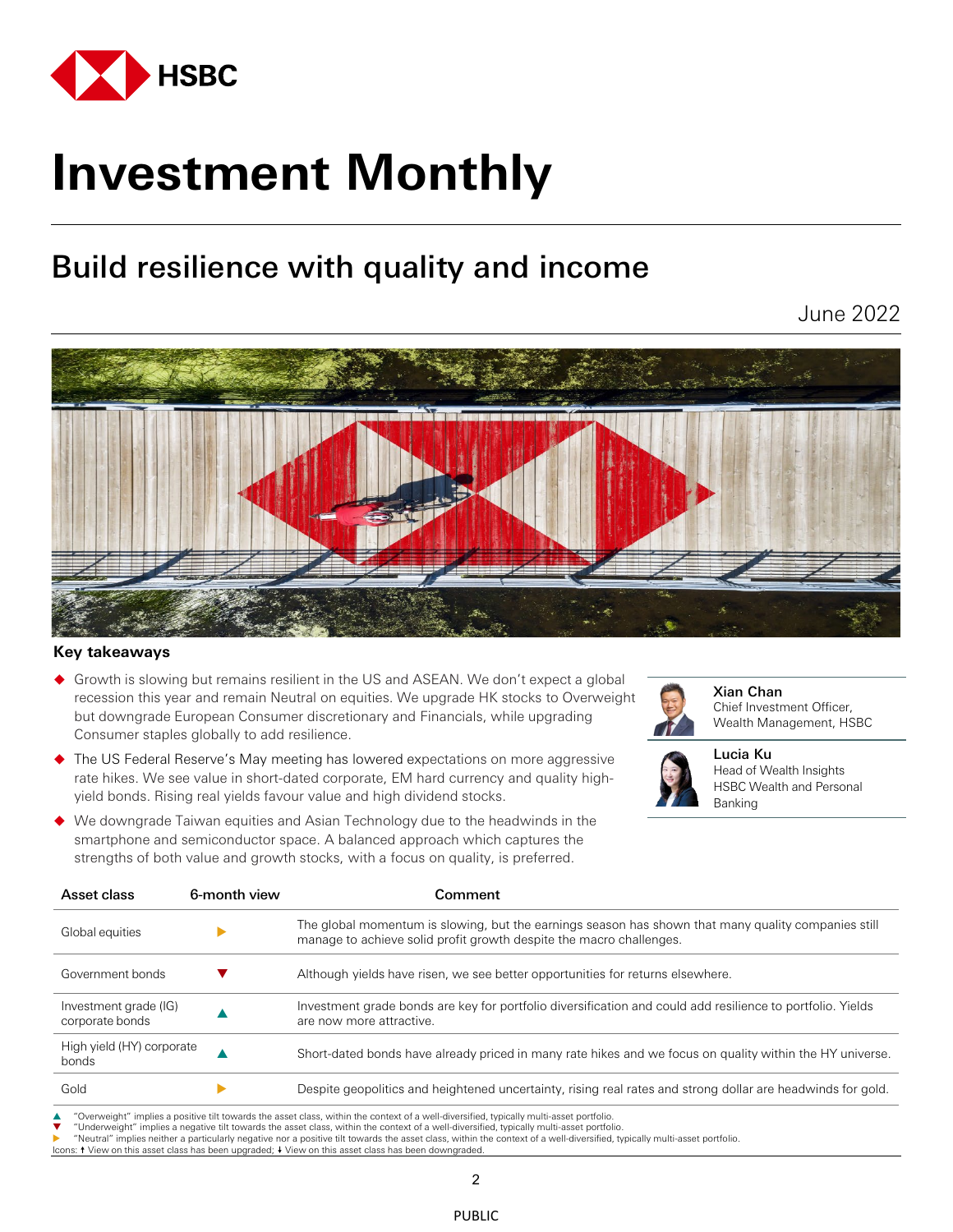## **Talking points**

Each month, we discuss 3 key issues facing investors

#### **1. What is the growth outlook for the second half?**

- ◆ US Inflation dropped to 8.3% in April (8.5% in March) but remained elevated in the UK and Eurozone. We think global inflation will gradually ease, albeit remaining high short-term.
- $\blacklozenge$  High inflation affects profit margins and consumption which weigh on growth. Recent market sell-offs reflect concerns about a hard landing, **but we don't think a global recession is likely as some regions and sectors remain resilient.**
- ◆ The strong labour market and energy-related activity support a rebound in the US in H2. In Asia, ASEAN sees positive consumption and earnings momentum. We upgrade **HK stocks to Overweight** due to the economic reopening and attractive valuations (Forward P/E at 14.1x). Mainland China's policy stimulus are likely to revive growth in H2. In view of slowing growth in Europe, we **downgrade Consumer discretionary and Financials there, and upgrade Consumer staples (Global, Europe & Asia)** to be more defensive.

#### **2. What does higher real yield mean to investors?**

- ◆ As expected, the Federal Reserve raised policy rates by 0.5% at its May meeting, and will reduce the size of its balance sheet from June onwards to curb inflation.
- ◆ Expectations on more aggressive interest rate hikes are lower. Following the recent spike in bond yields, we see value in **short-dated corporate bonds, particularly in the investment-grade space, as well as EM hard currency bonds and quality high yield.**
- We believe real yields could continue to rise, which will **support value stocks and high dividend stocks for their stable earnings.** Rising real yields is a headwind for gold but should keep the US dollar at elevated levels.

#### 3**. Should we move out of growth stocks?**

- Growth stocks are characterised by their higher-than-average earnings potential with key drivers such as innovation (e.g. Technology), while value stocks are attractive for their low valuations and dividend payouts (e.g. Healthcare). Investors generally prefer value stocks in a rising rate environment.
- ◆ Due to the concerns over smartphone demand, logistics and supply chain issues in the semiconductor space, and slower growth in consumer electronics products, **we downgrade Taiwan equities and Asia Technology to Neutral.**  However, it does not mean that we should move out of growth stocks completely. For example, we remain Overweight on Global and US Technology, where we see opportunities in automation and artificial intelligence.
- ◆ A balanced approach to capturing resilient income from value stocks while not missing out on opportunities in the growth space is preferred. Quality is key for both investment styles.

Chart 1: GDP growth is slowing in 2022 but remains positive



Source: HSBC Global Research, HSBC Global Private Banking as of 18 May 2022.

#### Chart 2: **Rising real yields continue to tactically favour value vs growth stocks**



Source: Bloomberg, HSBC Global Private Banking as of 11 May 2022. Past performance is not a reliable indicator of future performance.

#### **Chart 3: Global equity valuations have come down. We prefer quality companies that can sustain earnings**



Source: Refinitiv, HSBC Global Private Banking as of 17 May 2022. Past performance is not a reliable indicator of future performance.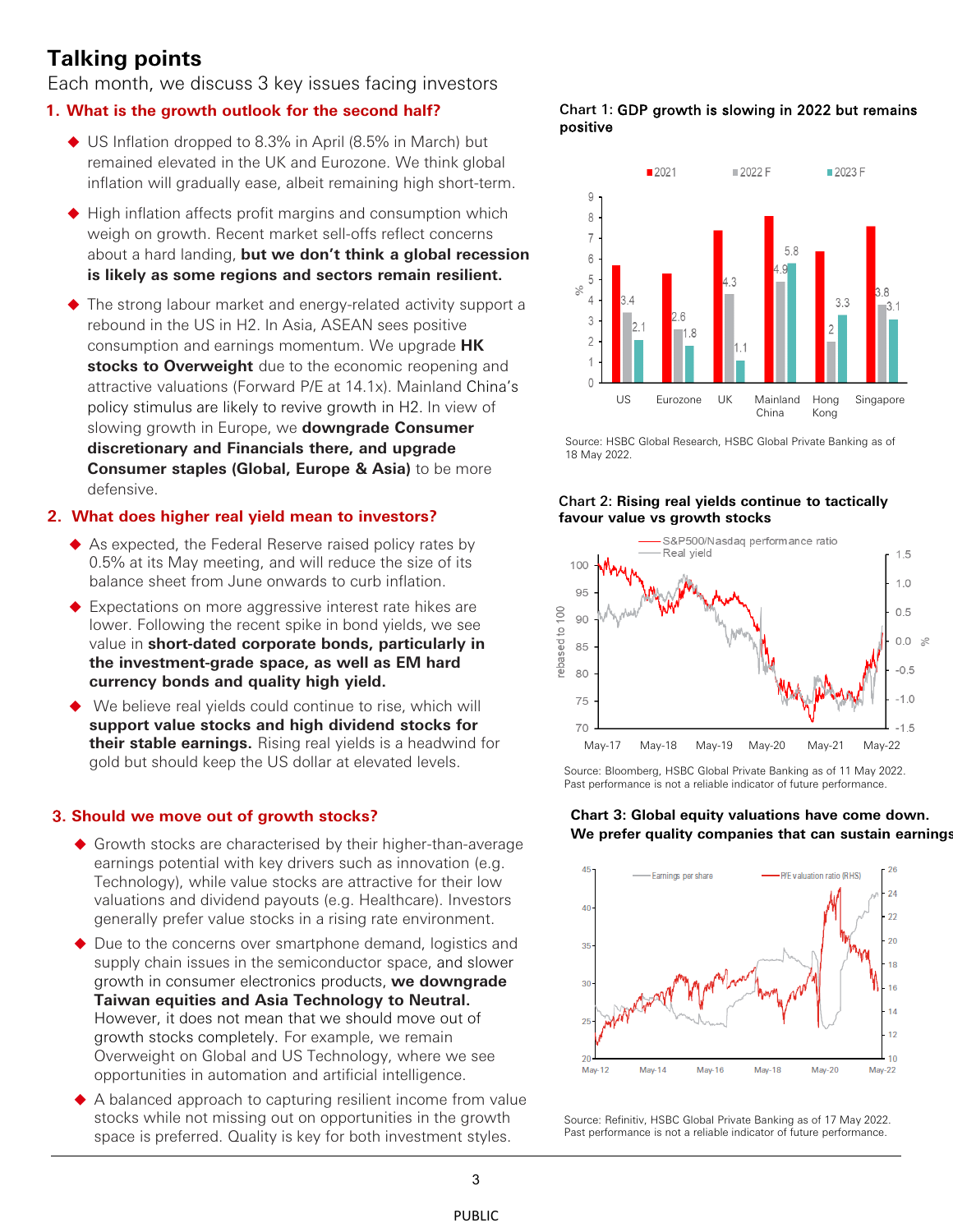### **Asset Class Views**

Our latest house view on various asset classes

| Asset class                                 | 6-month view                    | Comment                                                                                                                                                                                                                                            |  |  |
|---------------------------------------------|---------------------------------|----------------------------------------------------------------------------------------------------------------------------------------------------------------------------------------------------------------------------------------------------|--|--|
| <b>Global equities</b>                      |                                 |                                                                                                                                                                                                                                                    |  |  |
| Global                                      | ▶                               | The global momentum is clearly slowing, but the earnings season has shown that many quality companies still<br>manage to achieve solid profit growth in spite of the cost challenges.                                                              |  |  |
| <b>United States</b>                        | ▲                               | They are still our biggest equity overweight due to their size and quality character. Consumer demand and labour<br>markets remain strong and we expect the economy to rebound in Q2 and Q3.                                                       |  |  |
| United Kingdom                              | ▶                               | Attractively valued but the high cost of living weighs on consumption and local growth.                                                                                                                                                            |  |  |
| Eurozone                                    | ▼                               | ECB tightening, high energy prices and the region's geographical proximity to the Ukraine war warrant our<br>underweight position.                                                                                                                 |  |  |
| Japan                                       | ▶                               | Autos and industrials are hit by supply chain issues but capital goods see good demand.                                                                                                                                                            |  |  |
| <b>Emerging Markets (EM)</b>                | ▶                               | Fed tightening is a concern while geopolitical tensions cause repositioning. Asia is relatively more resilient with its<br>healthy economic outlook.                                                                                               |  |  |
| <b>EM EMEA</b>                              | ▼                               | The region continues to be impacted by a refugee crisis, while high energy prices may dampen growth.                                                                                                                                               |  |  |
| <b>EM Latam</b>                             | ▶                               | Commodity exposure benefits the region but there are risks around rate hikes and politics.                                                                                                                                                         |  |  |
| Asian equities                              |                                 |                                                                                                                                                                                                                                                    |  |  |
| Asia ex-Japan                               | ▲                               | This is our most preferred EM region with fewer rate hikes than elsewhere and growth in ASEAN and Hong Kong<br>remain solid.                                                                                                                       |  |  |
| China                                       | ▶                               | China's slowing economy has taken a further knock from Covid-related restrictions, but we think that any easing of<br>those restrictions and the lagged effect of policy stimulus should help the economy to recover later in the year.            |  |  |
| India                                       | ь                               | The high commodity price burden weighs on growth. The RBI is expected to continue on the path of raising policy<br>rates amid inflationary pressures. Fiscal deficit could be higher than expected.                                                |  |  |
| Hong Kong                                   | $\blacktriangle$ 1              | The economic reopening, cheap valuations and its higher exposure to the defensive sectors are key drivers for an<br>overweight position. Retail, retail property and financial companies should stand to benefit.                                  |  |  |
| Singapore                                   | ▲                               | We see positive economic recovery momentum on the back of consumption recovery, tourism rebound and<br>infrastructure boom.                                                                                                                        |  |  |
| South Korea                                 | ▶                               | The country's reliance on global trade is a challenge but the economy is shifting its growth drivers from exports to<br>domestic consumption, with more easing pandemic measures put in place.                                                     |  |  |
| Taiwan                                      | $\blacktriangleright\downarrow$ | There are concerns over smartphone demand, logistics and supply chain issues in the semiconductor space, as well as<br>slower growth in consumer electronics products.                                                                             |  |  |
| <b>Government bonds</b>                     |                                 |                                                                                                                                                                                                                                                    |  |  |
| Developed markets (DM)                      | ▼                               | Although yields have backed up, we see better opportunities for returns elsewhere.                                                                                                                                                                 |  |  |
| <b>United States</b>                        | ▶                               | Although inflation may be peaking, it is likely to remain elevated. While the yield curve is no longer inverted, it remains<br>very flat as the market has already priced in many hikes. We see more value in the short end, keeping duration low. |  |  |
| <b>United Kingdom</b>                       | ▶                               | Although the market seems to be priced in for more hikes than the economy can handle due to weak growth, inflation<br>in the UK is likely to rise even further, implying that Gilt volatility may remain elevated.                                 |  |  |
| Eurozone                                    | ▼                               | Europe is more vulnerable to downside risks to growth linked to high commodity prices and spillover from the Russia-<br>Ukraine war. Meanwhile inflation has resulted in a more hawkish ECB, with current valuations not appealing enough.         |  |  |
| Japan                                       | ▼                               | The ultra loose monetary policy and a weaker yen are set to further steepen the longer-end of the government bond<br>segment.                                                                                                                      |  |  |
| <b>Emerging Markets</b><br>(Local currency) |                                 | Select opportunities exist but some EM countries are hiking rates and USD remains strong.                                                                                                                                                          |  |  |
| <b>Emerging Markets</b><br>(Hard currency)  | ▶                               | Amid higher Treasury volatility, we still find yield but remain selective.                                                                                                                                                                         |  |  |
| Corporate bonds                             |                                 |                                                                                                                                                                                                                                                    |  |  |
| Global investment grade (IG)                | ▲                               | Investment grade bonds are key for portfolio diversification and should be resilient as risk appetite is challenged. We<br>focus on carry opportunities at the short end of the corporate credit curve.                                            |  |  |
| USD investment grade (IG)                   | ▲                               | US jobs and consumer spending data have been strong, while corporate earnings are resilient. All in yields have<br>become attractive again with many rate hikes priced in, and we see opportunities in short-dated quality bonds.                  |  |  |
| <b>EUR and GBP investment</b><br>grade (IG) | ▲                               | The recent cheapening of Eurozone credit represents an opportunity for buy-and-hold investors, while GBP credit has<br>proven to be relatively resilient. We emphasise however a preference for short-dated, quality issuers.                      |  |  |
| Asia investment grade (IG)                  | ▲                               | Asian credit market offers attractive carry opportunities and stay relatively resilient to the energy supply shock. We<br>prefer quality issuers in Indonesian hard currency bonds, Chinese SOEs, Chinese financials, etc.                         |  |  |
| Global high-yield (HY)                      | ▲                               | Their spreads are well compensated for the relatively low level of default rates. Short-dated bonds have already priced<br>in many rate hikes and we focus on quality within the HY universe.                                                      |  |  |
| US high-yield (HY)                          | ▲                               | Supported by a recovery of economic activity and deleveraging, the average net leverage of US high-yield companies<br>has improved with low default rates                                                                                          |  |  |
| European high-yield ex UK<br>(HY)           | ▲                               | We favour European and UK high yield for their strong balance sheets across the energy and consumer oriented<br>sectors but in a very selective manner.                                                                                            |  |  |
| Asia high-yield (HY)                        | ▲                               | Cheap valuations and expectations of easing measures are positive for China's high-yield property sector but sentiment<br>remains fragile and the sector is highly speculative. Short-dated bonds and quality issuers are preferred.               |  |  |
| <b>Commodities</b>                          |                                 |                                                                                                                                                                                                                                                    |  |  |
| Gold                                        | ▶                               | Despite geopolitics and heightened uncertainty, rising real rates and strong dollar are headwinds for gold.                                                                                                                                        |  |  |
| Oil                                         | ▶                               | High price levels reflect supply concerns but demand is starting to decline.                                                                                                                                                                       |  |  |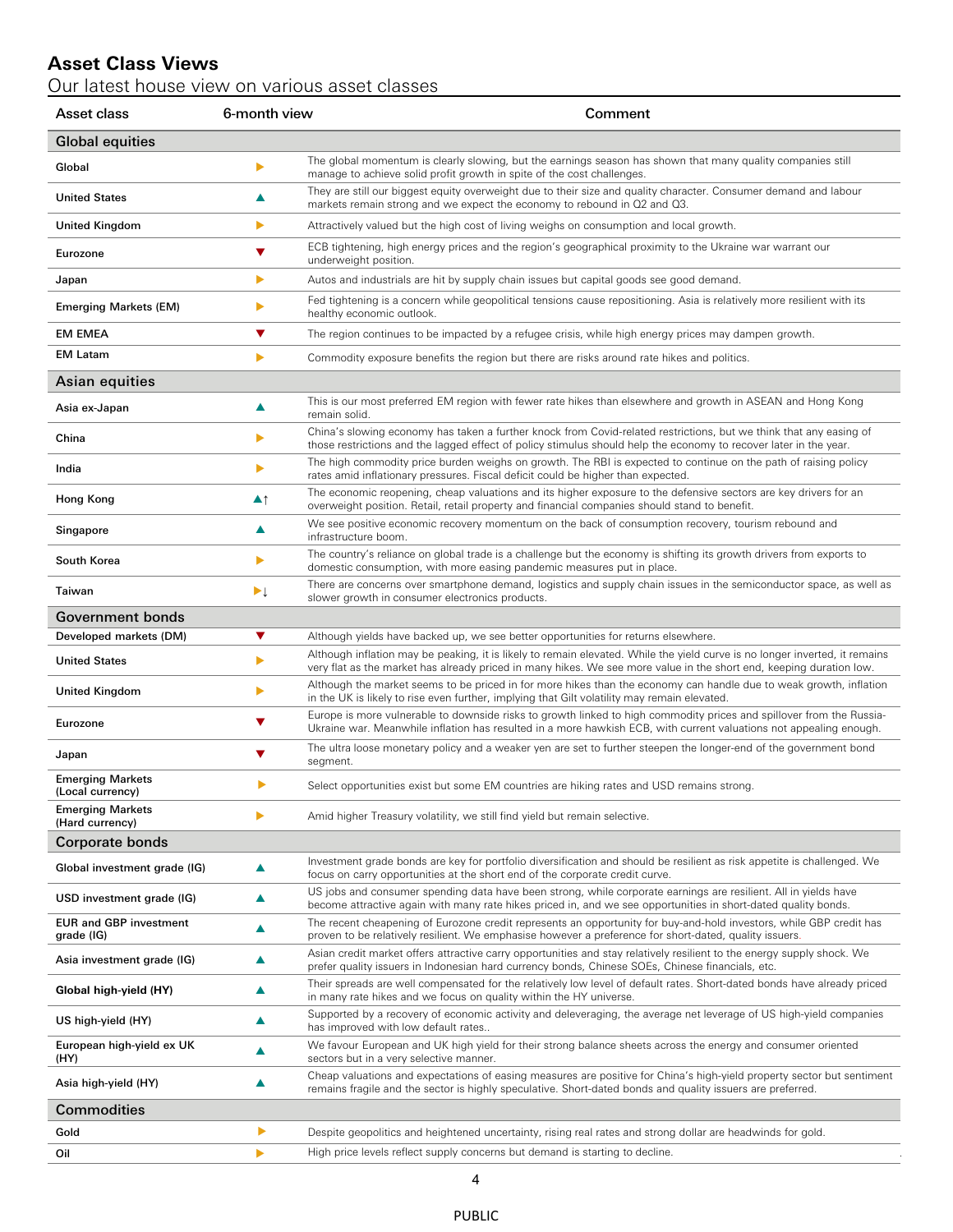## **Sector Views**

Global and regional sector views based on a 6-month horizon

| Sector                    | Global | US | <b>Europe</b> | Asia | <b>Comment</b>                                                                                                                                                                                                                                                                                                                                              |
|---------------------------|--------|----|---------------|------|-------------------------------------------------------------------------------------------------------------------------------------------------------------------------------------------------------------------------------------------------------------------------------------------------------------------------------------------------------------|
| Consumer<br>Discretionary |        |    | V I           |      | Inflation, rising financing and energy costs weigh on consumer demand in Europe.<br>Margins remain under pressure from same factors plus labour shortages. Pent-up<br>demand provides some room for optimism with many companies raising prices to<br>recover higher input costs (Q1 results). Earnings growth is likely to be challenging.                 |
| <b>Financials</b>         |        |    |               |      | Rate hike expectations under soaring inflationary pressures support banking<br>stocks. In Asia, low valuations make the sector attractive, while US Financials are<br>trading at a significant premium to their peers after many quarters of strong<br>results. We downgrade Europe given the macroeconomic and geopolitical<br>challenges.                 |
| Industrials               |        |    |               |      | Slowing growth and rising input costs (commodities, labour and energy) weigh on<br>profits and sentiment. This should accelerate the trend for greater automation.<br>Supply chain issues persist. Despite lower valuations due to the slowing growth<br>environment, sentiment is likely to remain subdued.                                                |
| Information<br>Technology |        |    |               | ▶↓   | The sector in Asia is under pressure from the slowing growth in the US, China and<br>Europe. Valuations remain elevated but are not rich. Digitalisation, electrification<br>and automation should drive long-term, above average growth for the next decade.<br>We prefer companies with strong cash-generative businesses and market positions.           |
| Communication<br>Services |        |    |               |      | The sector benefits from steady cash flows and growth from increased data usage<br>as more activity shifts on-line and business digitises. The 5G roll-out is positive for<br>telecom equipment providers but neutral/negative initially for service providers. As<br>the 5G roll-out in Asia is well advanced, we see less attractive opportunities there. |
| Materials                 |        |    |               |      | Commodity prices are supported by under-investment to increase capacity for<br>surging demand as economies reopen, as well as ongoing geopolitical instability.<br>The outlook for chemical and cement stocks is mixed given rising feedstock and<br>energy prices, but mining stocks are supported.                                                        |
| <b>Real Estate</b>        |        |    |               |      | The demand for private residential real estate is supported by high savings rate and<br>lower long term interest rates, while commercial real estate suffers low demand as<br>corporates look to reduce office space and retail moves online.                                                                                                               |
| <b>Consumer Staples</b>   | ▲↑     |    |               | ▲↑   | The sector contains many quality stocks with good dividend yields. Valuations are<br>somewhat elevated so we prefer companies with strong brands and/or pricing<br>power which can protect margins and earnings as inflationary pressures mount. We<br>upgrade Europe and Asia as these stocks may show greater resilience.                                 |
| Energy                    |        |    |               | ▲    | Geopolitical uncertainties, low inventories and supply-demand imbalances continue<br>to drive prices higher. We expect energy prices to either stabilise at these elevated<br>levels or push higher. Chronic under-investment is likely to support prices in the<br>medium term despite the energy transition gaining momentum.                             |
| Healthcare                |        |    |               |      | Pharma stocks are better positioned with their strong cash flows and resilient<br>business models. While the medical technology sector should benefit from pent-up<br>demand for elective surgical procedures in 2022/23, the biotechnology sector<br>provides more speculative investment opportunities with their innovative medicines.                   |
| <b>Utilities</b>          |        |    |               |      | Although renewable stocks are gaining attention after stock prices and valuation<br>pulled back significantly from overly optimistic levels, caution is still required as<br>companies may not be able to pass on rising energy prices which may impact<br>margins negatively.                                                                              |